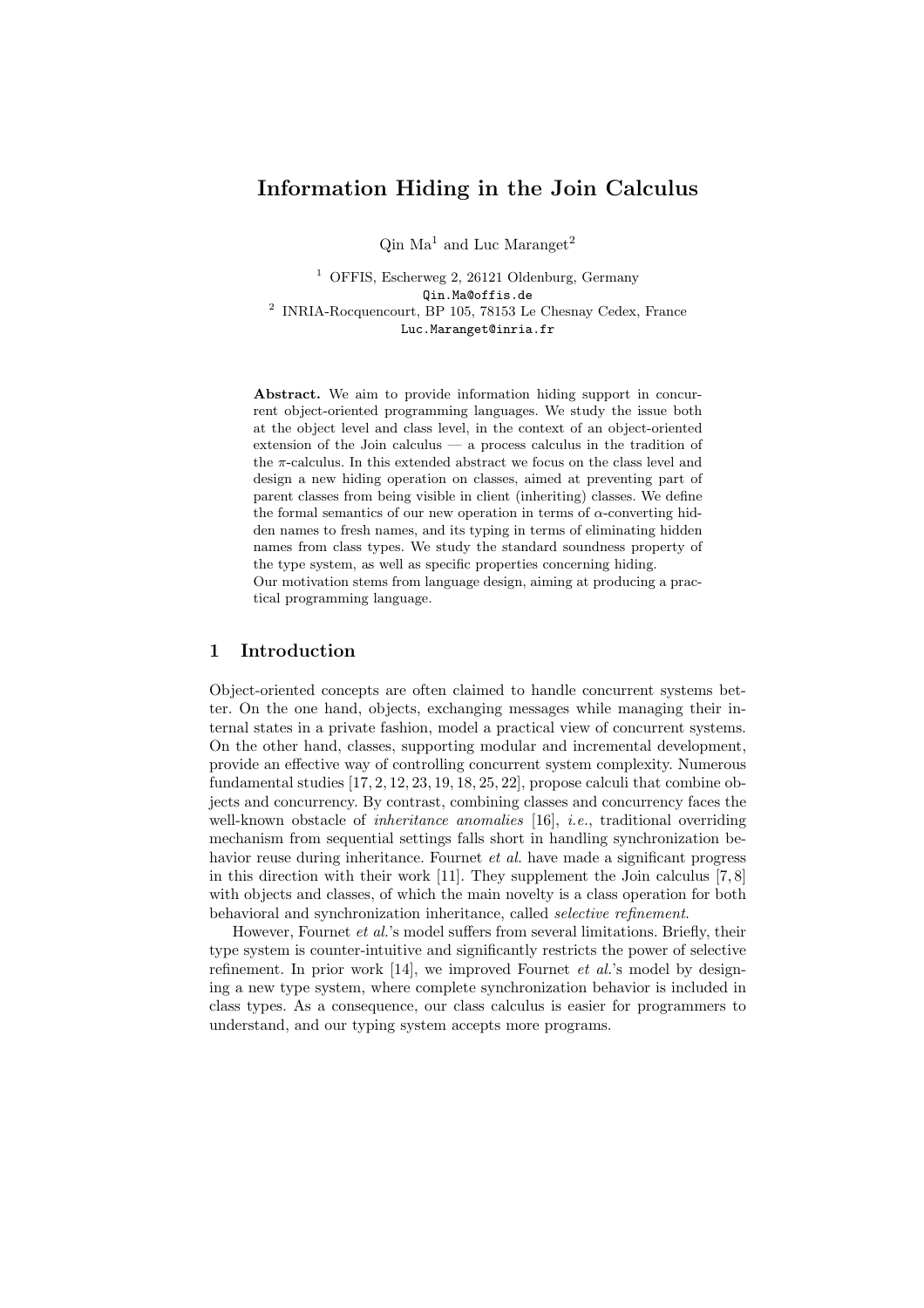Our enriched class types carry more information. Thus, they make even more visible the lack of abstraction in class types, which was already present in [11]. More specifically, it is unlikely that two different classes possess the same type. This situation hinders information hiding, a key issue while programming in the large. Generally, information hiding allows the separation between a restricted interface (which we assimilate to types) and implementation. This principle brings advantages, such as removing irrelevant details from interfaces and protecting critical details of the implementation. As regards objects, one can easily hide some components by declaring them to be *private*, as Fournet *et al.* and many others do. These private components do not appear in object interfaces. By contrast, information hiding in classes is more involved, especially in the presence of synchronization inheritance. We are aware of no work on this issue. Specifically, if we classify users of a class into two categories: object users who create objects from the class; and inheritance users who derive new class definitions by inheriting the class, the simple privacy policy applies solely to object users while always leaving full access to inheritance users.

In this paper, we address the issue of information hiding towards inheritance users. We do so by introducing a new explicit hiding operation in the class language. This amounts to significant changes in both the semantics and the typing of class operations. Basically, we perform the hiding of names (class components) by alpha-converting them to fresh names, while, by contrast, hidden names disappear from class types. It is important to notice that, for the sake of simplicity in semantics, only names already private to object users can be hidden to class users. We believe that our proposal achieves a reasonable balance of semantical simplicity and expressiveness, and that it yields a practical level of abstraction in class types, while preserving safety. Moreover, our suprisingly simple idea of hiding by alpha-conversion should apply equally well to other class-based systems, provided they rely on structural typing as we do.

The rest of this paper is organized as follows. First, we informally present our calculus in Sect. 2. We sketch the privacy policy for object users and introduce the hiding mechanism for inheritance users. Formal syntax and class semantics appear next in Sect. 3. Finally, Sect. 4 provides a ML-style type system. We state the standard soundness property in Sect. 5, as well as some other specific properties concerning hiding. To meet the page limitation, we focus ourselves mainly on the new hiding operation, while making available a complementary technical report [15] for complete details.

# 2 Classes, objects, and hiding

Basic class definition consists of a *join definition* and an (optional) **init** process, called initializer (analog to constructors or makers in other languages). As an example, we define the following class for one-place buffers:

class c buffer  $=$ 

put(n,r) & Empty()  $\triangleright$  r.reply() & this.Some(n) or get(r) & Some(n)  $\triangleright$  r.reply(n) & this. Empty()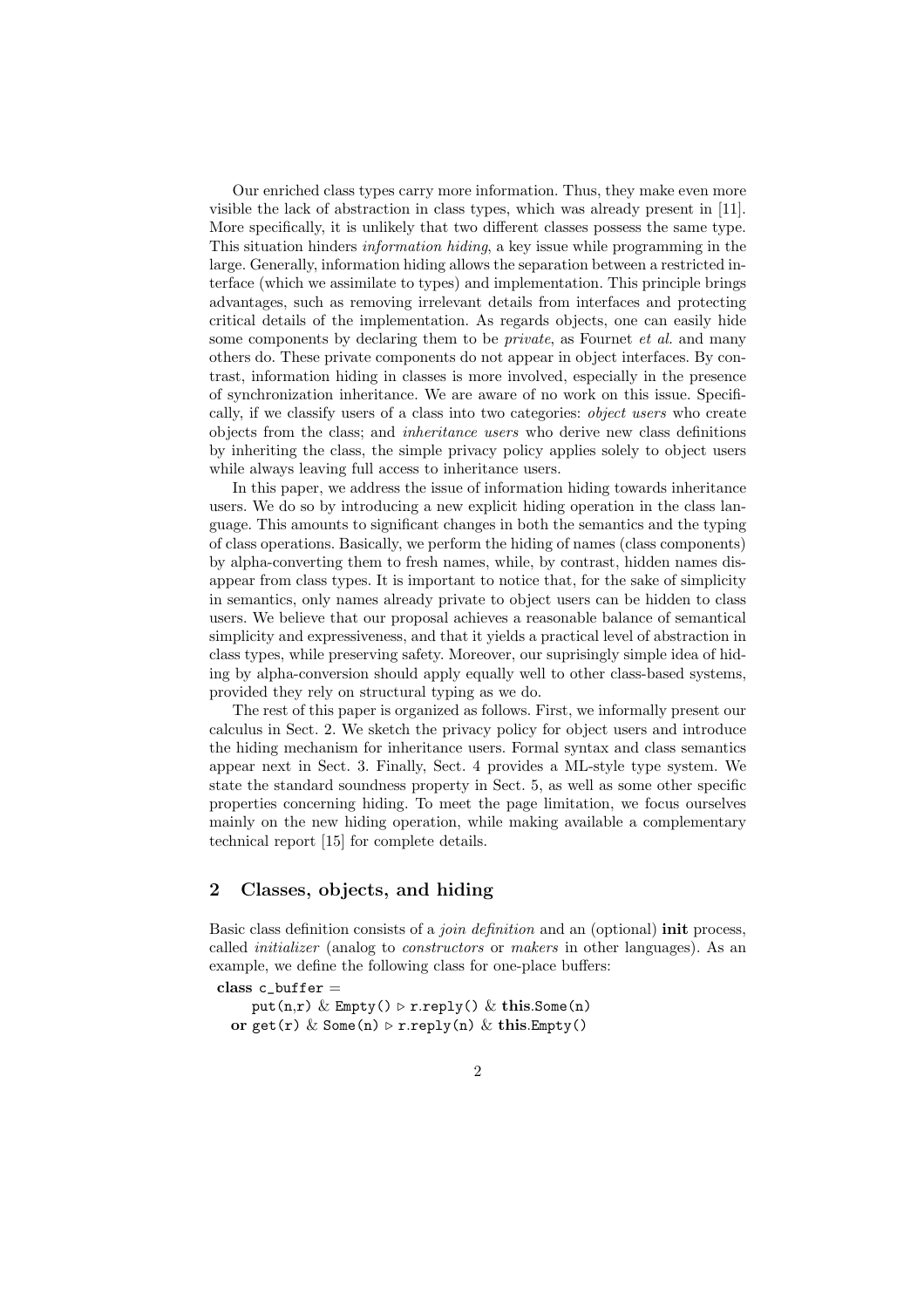init this.Empty() and instantiate an object from it: obj buffer  $= c$  buffer

Similar to Join, four channels are collectively defined in this example and arranged in two reaction rules disjunctively connected by or. We use the two channels put and get for the two possible operations, and the two channels Empty or Some for the two possible states of a one-place buffer, namely, being empty or full. We here follow Fournet et al.'s convention to express privacy: channels with capitalized names (aka labels) are private; they can be accessed only through self references; and the privacy policy is enforced statically.

Each reaction rule consists of a join pattern and a guarded process, separated by  $\triangleright$ . When there are messages pending on all the channels in a given pattern, the object can react by consuming the messages and triggering the guarded process. As a result, this one-place buffer behaves as expected: the (optional) init process initializes the buffer as empty; we then can put a value when it is empty, or alternatively retrieve the stored value when it is full.

By contrast with Join— whose values are the channels, the objects now become the values of the calculus. The basic operation of the calculus remains asynchronous message sending, but expressed in object-oriented dot notation, such as in process buffer.put $(n,r)$ . Also note that we use the keyword this for recursive "self" references (aka self-inflicted references in Obliq [4]), while other references are handled through object names. Compared with the design in [11], this modification significantly simplifies the privacy control in object semantics.

#### 2.1 Inheritance and hiding

In addition to basic classes, two operations are provided in [11] to support inheritance: *disjunction* to combine class definitions, and *selective refinement* to perform term rewriting on existing reaction rules.

At the moment, all labels defined in a class are visible during inheritance. However, this complete knowledge of class behavior may not be necessary for building a new class by inheritance. Moreover, exposing full details during inheritance sometimes puts program safety at risk, and designers of parent classes may legitimately wish to restrict the view of inheritance users.

As an example, an inheritance user may attempt to extend the class c\_buffer with a new channel put2 for putting two elements:

### $class c_put2_buffer =$

#### c\_buffer

or put2(n,m,r) & Empty()  $\triangleright$  r.reply() & this.(Some(n) & Some(m))

Unfortunately, this naïve implementation breaks the invariant of a one-place buffer. More specifically, the put2 attempt, once it succeeds, sends two messages on label Some in parallel. Semantically, this means turning a one-place buffer into an invalid state where two values are stored simultaneously.

In order to protect classes from (deliberate or accidental) integrity-violating inheritance, we introduce a new operation on classes to hide critical labels. We reach a more robust definition using hiding: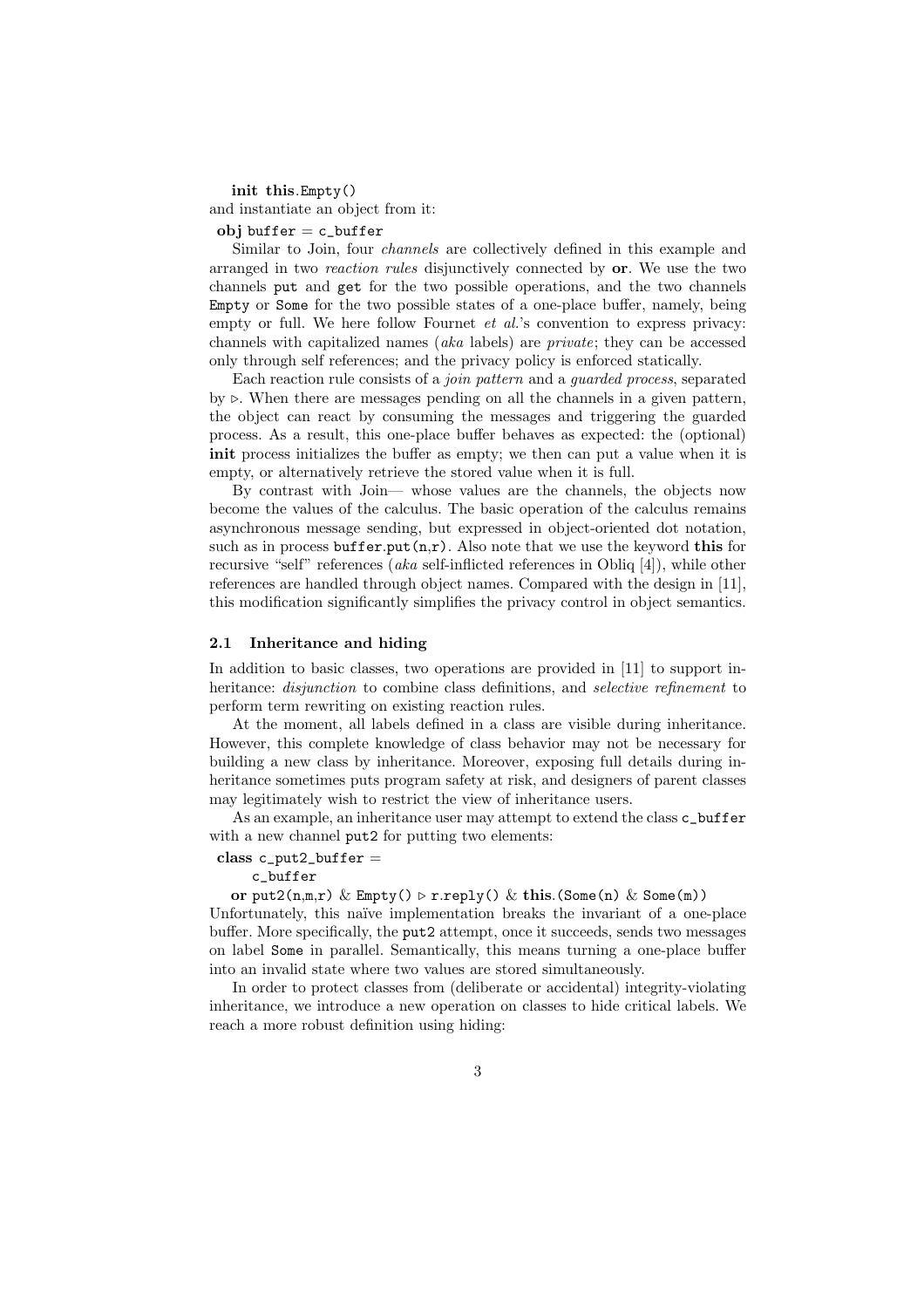class c\_hidden\_buffer = c\_buffer hide  ${Empty, Some}$ 

The hiding clause hide {Empty, Some} hides the critical channels Empty and Some. They are now absent from the class type and become inaccessible during inheritance. As a result, the previous invariant-violating definition of channel put2 will be rejected by a "name unbound" static error. Nevertheless, programmers still can supplement one-place buffers with a put2 operation as follows:

class  $c$ \_buffer\_bis = c\_hidden\_buffer or put2( $n,m,r$ )  $\triangleright$  class c\_join = reply() & Next()  $\triangleright$  r.reply() or reply()  $\&$  Start()  $\triangleright$  this.Next() init this.Start() in obj  $k = c$ -join in this.(put(n,k) & put(m,k))

In the code above, the (inner) class c\_join serves the purpose of consuming two acknowledgments from the previous one-place buffer and of acknowledging the success of the put2 operation to the appropriate object  $r$ . One may remark that the order in which values n and m are stored remains unspecified.

### 3 Formalism: the  $\text{OJoin}_{\mathcal{H}}$  calculus

We formalize our improved object-oriented extension of Join as the  $\mathrm{OJoin}_{\mathcal{H}}$ calculus, given in Fig. 1. We assume three disjoint sets of identifiers: for class names  $c \in \mathcal{C}$ , for object names  $x, y, z, o \in \mathcal{O}$ , and for labels  $l \in \mathcal{L}$ . In general, we write u for either a name from  $\mathcal O$  or the keyword this. Tuples are written  $\tilde u$ . For privacy purpose, the set of labels  $\mathcal L$  is further partitioned into disjoint subsets, with  $f \in \mathcal{F}$  for private labels and  $m \in \mathcal{M}$  for public labels. Additionnaly,  $\mathcal{F}$ includes the set of hidden labels, written  $h \in \mathcal{H}$ 

Objects are created from classes, where classes are defined from a full variety of constructs: reaction rules, disjunction, selective refinement, hiding, etc. However, class operations are only for the purpose of incremental class definitions. They cannot be used directly for object instantiations. As a consequence, we must resolve those operations into basic class definition, i.e. join definitions (denoted by  $D$ ) together with an optional initializer, by means of class evaluation. In general, the semantics of the class language evaluates class definitions into class normal forms: (D or L) init  $P_v$ . We write  $P_v$  explicitly for processes that only involve plain object definitions. The additional part  $L \subseteq \mathcal{L}$  denotes a set of abstract labels that are declared but not defined in  $D$ . Classes with a nonempty L part are called abstract and should not be instantiated.

In the following, we devote ourselves only to the hiding related semantical issues. Complete description of the operational semantics can be found in [15].

### 3.1 The semantics of hiding

How to hide labels? In addition to erasing hidden labels from class types, hiding also involves semantical operations on classes, operations whose design is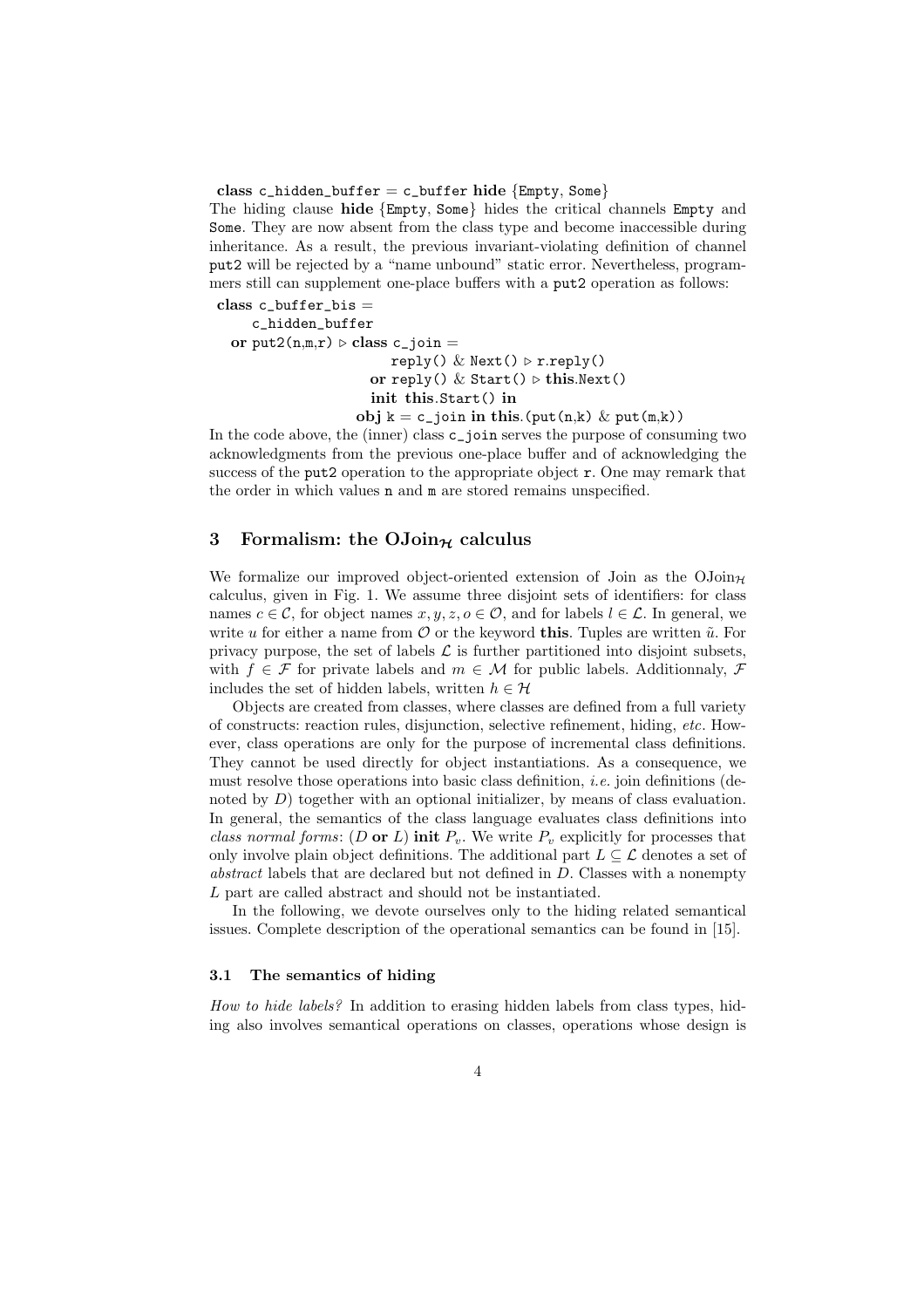| $P,Q ::=$                                     | <b>Processes</b>                                    |
|-----------------------------------------------|-----------------------------------------------------|
| $\Omega$                                      | null process                                        |
| x.M                                           | message sending                                     |
| this. $M$                                     | recursive message sending                           |
| $P_1 \& P_2$                                  | parallel composition                                |
| $obj o = C$ in P                              | object definition                                   |
|                                               | class $c = C$ hide F in P class binding with hiding |
| $C ::=$                                       | <b>Classes</b>                                      |
| $\overline{c}$                                | class name                                          |
| L                                             | abstract class                                      |
| $M\vartriangleright P$                        | reaction rule                                       |
| $C_1$ or $C_2$                                | disjunction                                         |
| match $C$ with $S$ end                        | selective refinement                                |
| $C$ init $P$                                  | initializer                                         |
| $S ::=$                                       | <b>Refinement Sequences</b>                         |
| Ø                                             | empty sequence                                      |
| $K_1 \Rightarrow K_2 \triangleright P \mid S$ | refinement clause                                   |
| $M ::=$                                       | Join Patterns                                       |
| $l(\tilde{u})$                                | message pattern                                     |
| $M_1 \& M_2$                                  | synchronization                                     |
| $K ::=$                                       | <b>Selection Patterns</b>                           |
| $\theta$                                      | empty pattern                                       |
| М                                             | join pattern                                        |
|                                               |                                                     |

Fig. 1. Syntax of the  $\text{OJoin}_{\mathcal{H}}$  calculus

governed by two concerns. On one hand, hidden labels disappear. For instance, redefining a new label homonymous to a previously hidden label yields a totally new label. On the other hand, hidden labels still exist. For instance, objects created by instantiating the class c\_hidden\_buffer from Sect. 2.1 must somehow possess labels to encode the state of a one-place buffer.

The formal evaluation rule for hiding appears as follows:

EVAL-HIDE

\n
$$
\Gamma \models C \Downarrow_{\mathsf{C}} C_v \quad (f_i \text{ defined in } C_v, h_i \text{ fresh})^{i \in I}
$$
\n
$$
\Gamma + (c \mapsto C_v \{h_i / f_i \in I\} \mathcal{H}) \models P \Downarrow_{\mathsf{P}} P_v
$$
\n
$$
\Gamma \models \text{class } c = C \text{ hide } \{f_i \in I\} \text{ in } P \Downarrow_{\mathsf{P}} P_v
$$

Here judgment  $\Gamma \models C \Downarrow_{\mathsf{C}} C_v$  evaluate classes, and  $\Gamma \models P \Downarrow_{\mathsf{P}} P_v$  evaluate processes, under the environments  $\Gamma$  that bind class names to class normal forms.

Hiding applies only to class normal forms, and only at class binding time. The hiding procedure  $\{h_i/f_i\in I\}$ <sub>H</sub> is implemented by  $\alpha$ -converting the hidden channels  $\{f_i^{i\in I}\}\$ to fresh labels  $\{h_i^{i\in I}\}\$ . Fig. 2 defines  $\alpha$ -conversion formally, where we simply write  $\sigma_{\mathcal{H}}$  for  $\{h_i/f_i \in I\}_{\mathcal{H}}$  in inductive cases. Such an  $\alpha$ -conversion applies to both definition occurrences (in join patterns) and reference occurrences (in guarded processes and in the init process) of the hidden names in the normal form. It is important to notice that this simple mechanism can only handle mes-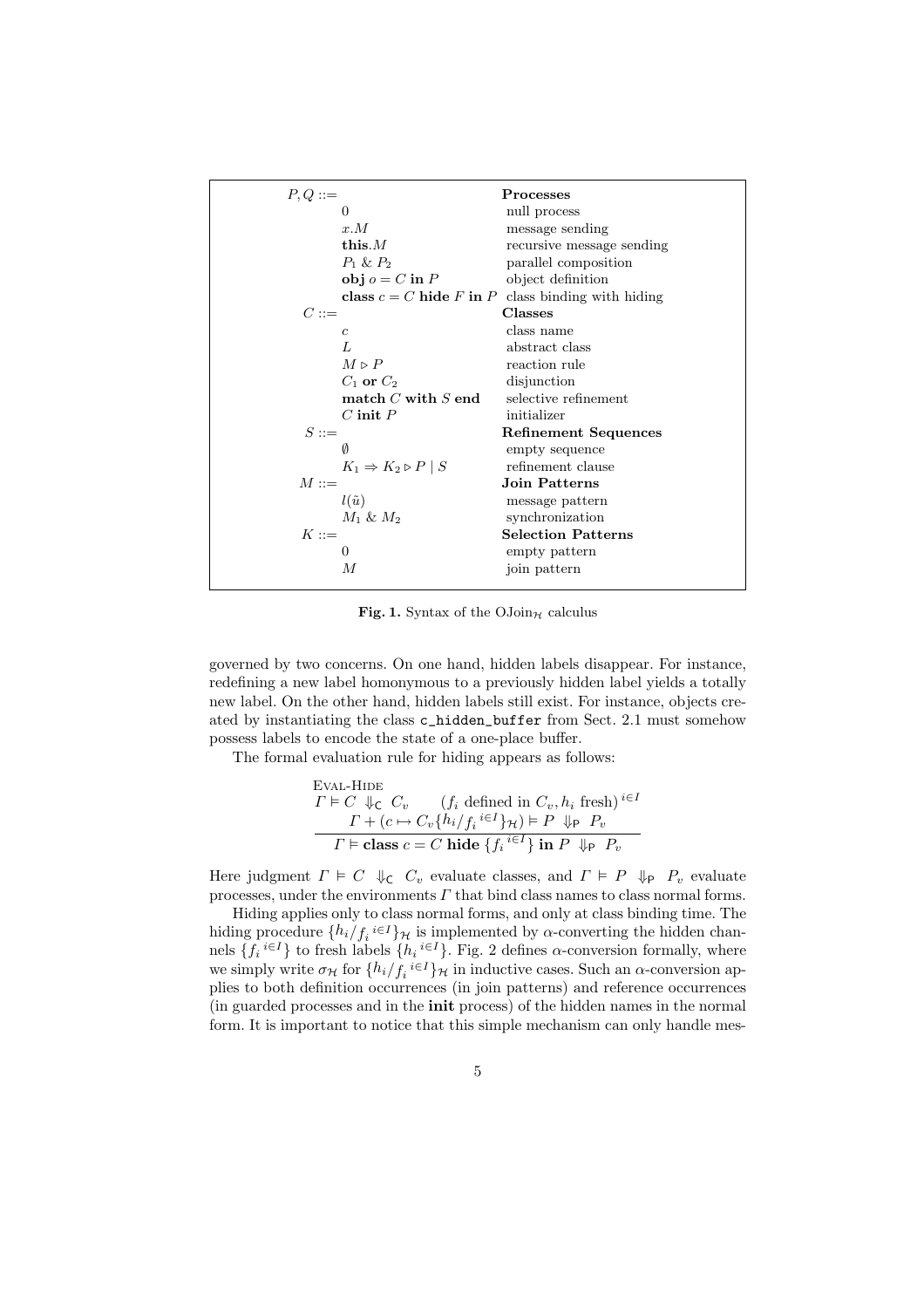```
((D \text{ or } L) \text{ init } P_v)\sigma_{\mathcal{H}} \stackrel{\text{def}}{=} (D\sigma_{\mathcal{H}} \text{ or } L) \text{ init } P_v\sigma_{\mathcal{H}}f(\tilde{u})\{h_i/f_i\in I\}\mathcal{H} \stackrel{\text{def}}{=} \begin{cases} h_j(\tilde{u}) f = f_j, j \in I \\ f(\tilde{u}) \text{ otherwise} \end{cases}f(\tilde{u}) otherwise
                                        (M_1 \& M_2)\sigma_{\mathcal{H}} \stackrel{\text{def}}{=} M_1 \sigma_{\mathcal{H}} \& M_2 \sigma_{\mathcal{H}}(M \triangleright P)\sigma_{\mathcal{H}} \stackrel{\text{def}}{=} M\sigma_{\mathcal{H}} \triangleright P\sigma_{\mathcal{H}}(D_1 \text{ or } D_2)\sigma_{\mathcal{H}} \stackrel{\text{def}}{=} D_1\sigma_{\mathcal{H}} \text{ or } D_2\sigma_{\mathcal{H}}0\sigma_{\mathcal{H}} \stackrel{\text{def}}{=} 0(\textbf{this}.M)\sigma_{\mathcal{H}} \stackrel{\text{def}}{=} \textbf{this}.M\sigma_{\mathcal{H}}(x.M)\sigma_{\mathcal{H}} \stackrel{\text{def}}{=} x.M(P_1 \& P_2)\sigma_{\mathcal{H}} \stackrel{\text{def}}{=} P_1 \sigma_{\mathcal{H}} \& P_2 \sigma_{\mathcal{H}}(obj x = D init P in Q)\sigma_{\mathcal{H}} \stackrel{\text{def}}{=} obj x = D init P in Q \sigma_{\mathcal{H}}
```
Fig. 2.  $\alpha$ -converting hidden names to fresh names in class normal forms

sages sent through self-inflicted references. As a consequence, we require hidden labels to be private, a condition which is checked by typing, in order to guarantee the renaming of all occurrences of hidden labels. Moreover, we do not rename under nested object definitions because they rebind this. To give some intuition, the normal form of class c\_hidden\_buffer from Sect. 2.1 looks as follows:

```
class c_hidden_buffer =
   get(r) & Some'(n) \triangleright r.reply(n) & this. Empty'()
or put(n,r) & Empty() \triangleright r.reply() & this.Some(n)
init this. Empty()
```
 $E = \Omega$ 

Here, we assume Empty' and Some' to be the two fresh labels that replace Empty and Some respectively.

This design meets the two concerns described at the beginning of this section: on the one hand, freshness guarantees hidden names not to be visible during inheritance; on the other hand, hidden names are still present in class normal forms but under fresh identities.

How to inherit a class with hidden labels? Another impact of hiding on semantics manifests itself during class inheritance. Classes are inherited by their names, which is rendered in semantics by substituting class normal forms for class names. However, to avoid two subclasses of the same class overlapping on the hidden labels, class normal forms should not be used directly. Instead, we require the re-freshening of the hidden names whenever a class is substituted.

$$
\frac{\Gamma(c) = C_v}{\Gamma(c)} = \frac{\{h_i^{i \in I}\}}{\Gamma(c)} = \frac{\mathsf{d}[(C_v] \upharpoonright \mathcal{H} \quad (h'_i \text{ fresh})^{i \in I}\}}{\Gamma(c \downarrow_C C_v \{h'_i / h_i^{i \in I}\}) \mathcal{H}}
$$

Where  $\text{d}([C_v] \restriction \mathcal{H}$  stands for the set of those labels defined by  $C_v$  that are hidden.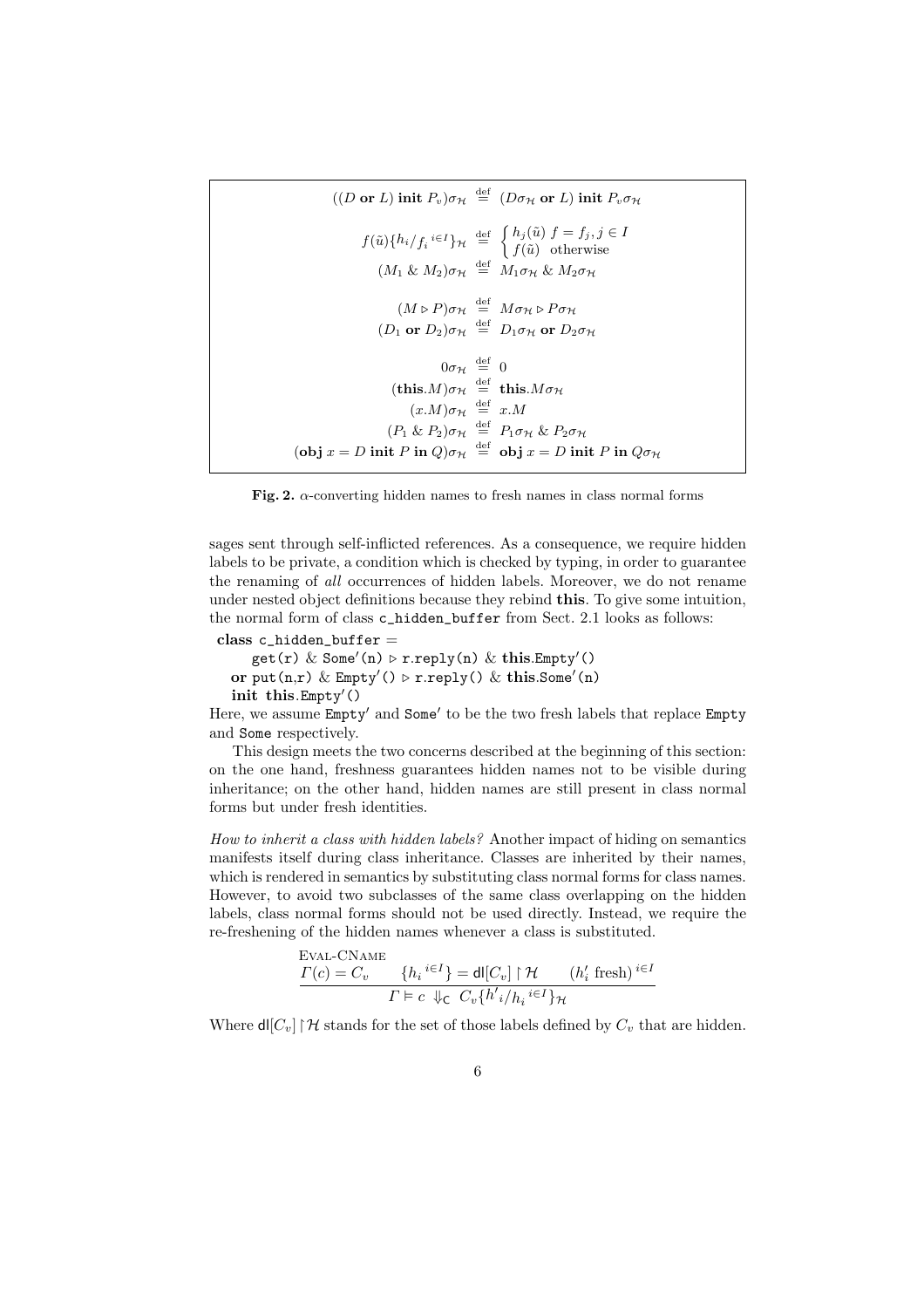| $\tau ::= \alpha   \rho  $<br>$\rho ::= \emptyset   \varrho   m : \tilde{\tau}; \rho$<br>$\tilde{\tau} ::= (\tau_i^{i \in I})$ | Object type<br>Row type<br>Tuple type |
|--------------------------------------------------------------------------------------------------------------------------------|---------------------------------------|
| $\tau^c ::= \zeta(\tau) B^{W,V}$<br>$B ::= \emptyset   l : \tilde{\tau}; B$                                                    | Class type<br>Internal type           |

Fig. 3. Syntax of the type algebra

### 4 The typing of hiding

We define a ML-style type system to type objects and classes, focussing on the new hiding operation.

#### 4.1 Type algebra

The grammar of type expressions appears in Fig. 3. There are two kinds of type variables: object type variables, ranged over by  $\alpha$ ; and row type variables, ranged over by  $\varrho$ . We use  $\theta$  for type variables, regardless their kinds, and X to range over sets of type variables. As in the ML type system, polymorphism is parametric polymorphism, obtained essentially by generalizing the free type variables.

Object types  $\tau = [\rho]$  list the types of public channels. They may end with a row variable, which means that, besides channels listed in  $\rho$ , there may be some other channels. Such trailing row variables enable a useful degree of subtyping polymorphism by structure.

Class types  $\tau^c = \zeta(\rho)B^{W,V}$  consist of four parts. Objects created from the class have type  $[\rho]$ . Internal type B collects the types of all (non-hidden) channels in the class, defined or declared, public or private. We shall describe  $V$ , the set of dangerous type variables, soon. Finally, W reflects synchronization amongst channels. Component  $W$  is a set of sets of channel names, with one member set  $w \subseteq \mathcal{L}$  corresponding to one join pattern, and all together representing the whole structure of join patterns in the class normal form. Intuitively, by the effect of hiding, hidden labels are eliminated from  $B$  and  $W$ . However, wild elimination endangers safe polymorphism. As an example, the type of class c\_buffer from Sect. 2 is:

class c\_buffer: object

label get: ([reply:  $(\theta)$ ;  $\rho$ ]); label put:  $(\theta, \text{[reply: } (), \varrho'])$ ; label Some:  $(\theta)$ ; label Empty: (); end  $W = \{\{\text{get}, \text{Some}\}, \{\text{put}, \text{Empty}\}\}\$ 

As detailed in [14, 10, 5], labels from the same join patterns are identified as correlated and any free type variables shared by correlated labels cannot be generalized in object types. In this example, because  $\theta$  is shared by two correlated labels get and Some (from the same member set of  $W$ ), it should not be gener-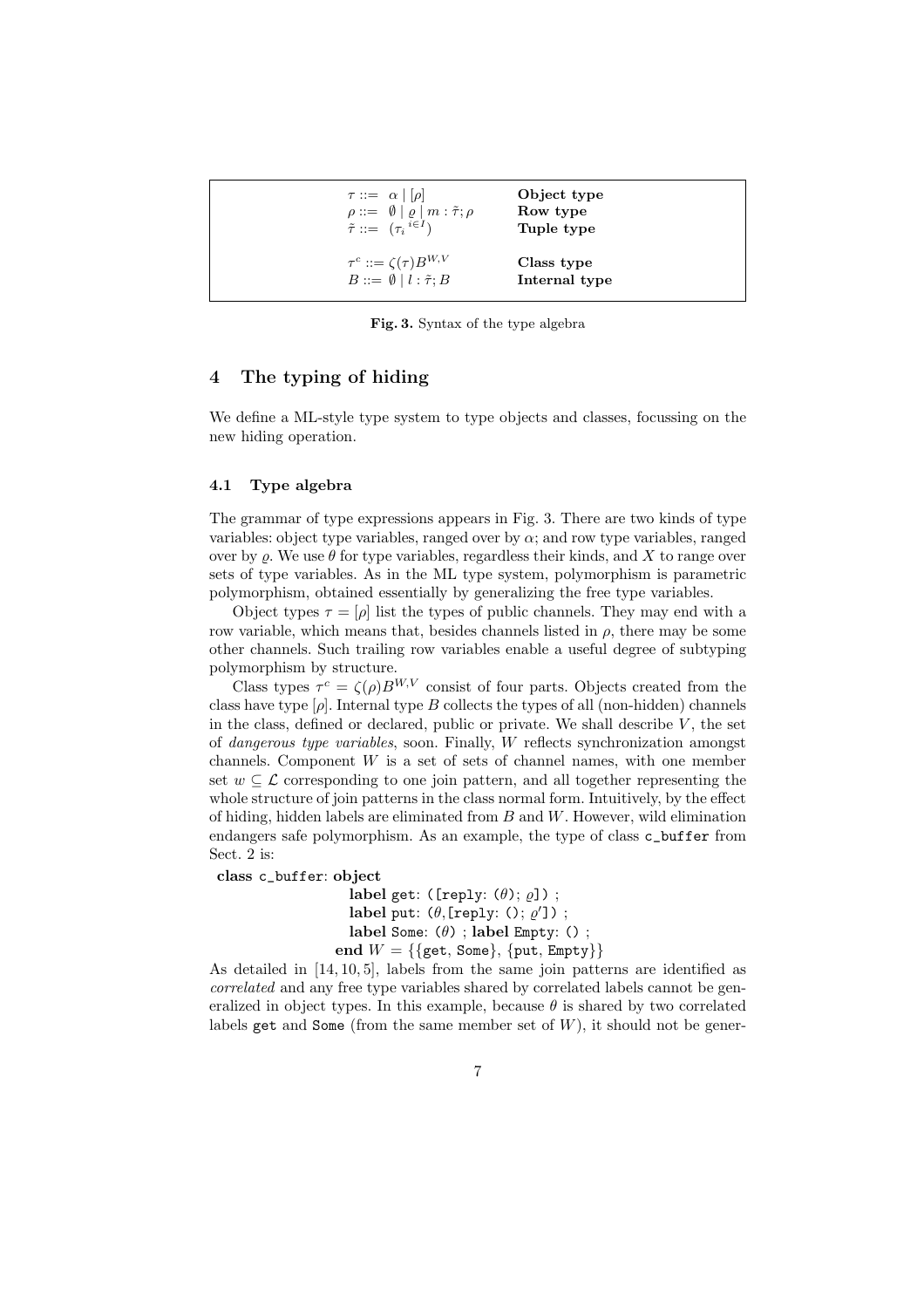alized. By contrast, class c\_hidden\_buffer from Sect. 2.1 hides labels Some and Empty and has type:

class c\_hidden\_buffer: object

label get: ([reply:  $(\theta)$ ;  $\rho$ ]); label put:  $(\theta, \text{[reply: } (), \varrho'])$ ; end  $W = \{\{\text{get}\}, \{\text{put}\}\}\$ 

The two hidden labels disappear from both the label list and W. Without other restriction, this type would allow the generalization of  $\theta$  in object types because labels get and put are not correlated (coming from two different member sets of W). Generalized  $\theta$  then could be instantiated incompatibly for get and put, for instance, as integer and string, which would result in a runtime type error: attempting to retrieve a string when an integer is present.

To tackle the problem, we keep track of such dangerous type variables in class types, denoted by  $V$ . In this example, the complete type of class  $c$  hidden buffer looks like:

class c\_hidden\_buffer: object

label get: ([reply:  $(\theta)$ ;  $\varrho$ ]); label put:  $(\theta, \text{[reply: } (), \varrho'])$ ; end  $W = \{\{\text{get}\}\}\$   $V = \{\theta\}$ 

We shall now discuss formally the collection, maintenance, and usage of dangerous type variables.

#### 4.2 Typing rules

We focus on the typing rules related to hiding, and do not elaborate on rules for simple processes [10], nor on rules for old class operations [14]. All those appeared in previous work and are available in [15].

How to type hiding? Hiding occurs while binding classes to names, the rule for hiding is thus an elaboration over the rule for class binding in [14]:

| TYPE-HIDE                                                                                                         |                                              |
|-------------------------------------------------------------------------------------------------------------------|----------------------------------------------|
| A + this : [ $\rho$ ]; this : $(B \upharpoonright \mathcal{F}) \vdash C :: \zeta(\rho) B^{W,V}$                   | $\rho = B \upharpoonright \mathcal{M}; \rho$ |
| $B'=B\setminus F$                                                                                                 | $W' = W \setminus F$                         |
| $A + c : \forall \mathsf{Gen}(\rho, B', A) . \zeta(\rho) B'^{W', V \cup \mathsf{ftv}[B \restriction F]} \vdash P$ | $F\subset \overline{W}$                      |
| $A \vdash$ class $c = C$ hide F in P                                                                              |                                              |

Here judgment  $A \vdash C :: \tau^c$  types classes, and  $A \vdash P$  types processes, under the typing environments A that bind class names, object names, or this to corresponding polymorphic types.

The class definition is first typed, under the extended environment A with two complementary bindings for the recursive self reference — this :  $[\rho]$  (where  $\rho = B \upharpoonright \mathcal{M}; \rho$  for public labels, and **this** :  $(B \upharpoonright \mathcal{F})$  for private ones. Here  $B \upharpoonright \mathcal{M}$ and  $B \upharpoonright \mathcal{F}$  restrict the domain of B respectively to public and private labels. Note that with the same  $B$  appearing on both sides of the judgment, the compatibility between the defined types of labels (on the right side) and the expected types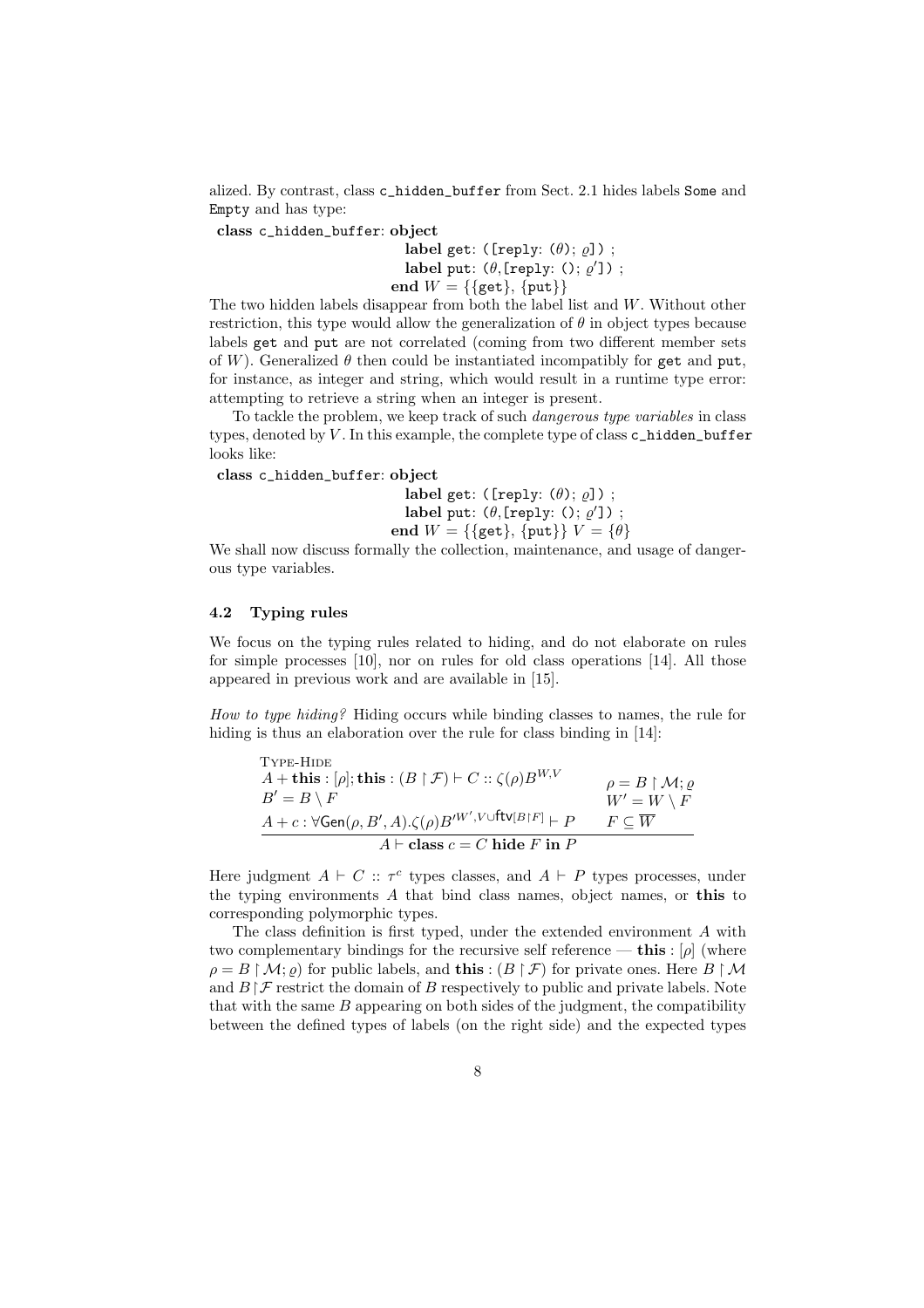of labels (on the left side) is explicitly expressed. Moreover, as a side note, the condition  $\rho = B \restriction \mathcal{M}$ ;  $\rho$  also allows us to merge the  $\rho$  component into the B component in the presentation of our class type examples.

 $F \in \mathcal{F}$  stands for the set of hidden names. With  $\overline{W}$  listing all the labels defined by class C, the condition  $F \subseteq \overline{W}$  in the premise checks whether all the hidden labels are actually defined, in particular abstract labels cannot be hidden. Hiding has no impact on the type of objects created from the class (object user interface  $[\rho]$ ), because  $\rho$  contains only public labels. However, the interface for inheritance users, namely  $B^W$  is restricted to  $B'^{W'}$ , where  $B' = B \setminus F$ , and  $W' = W \setminus F$ .  $W \setminus F$  is defined as  $\{w_i \setminus F \mid w_i \in W\}$ , where  $w_i \setminus F$  refers to usual set difference. Moreover, to assure safe polymorphism, all the free type variables of the hidden channels (ftv[ $B \upharpoonright F$ ]) are considered as dangerous, and are appended into  $V$ . One might wonder why not only add those correlated free type variables that disappear from the hidden interface, namely  $\mathsf{ctv}[B^W] \setminus \mathsf{ctv}[B^{\prime \tilde{W'}}],$ where  $\mathsf{ctv}[B^W]$  computes the free type variables in B that are common to types of at least two correlated channels according to  $W$ . At first glance, it seems feasible and would allow more polymorphism. Unfortunately, we cannot because this would not be safe (See [15, page 22]).

With the notion of dangerous type variables, the polymorphism control of object types elaborates into two parts as in the following rule for typing objects:

Type-OBJECT

\n
$$
A + \mathbf{this} : [\rho]; \mathbf{this} : (B \upharpoonright \mathcal{F}) \vdash C :: \zeta(\rho) B^{W,V}
$$
\n
$$
X = \text{Gen}(\rho, B, A) \setminus \text{ctv}[B^W] \setminus V
$$
\n
$$
A + x : \forall X . [\rho] \vdash P
$$
\n
$$
A \vdash \textbf{obj } x = C \text{ in } P
$$
\nwhere  $\rho$  is the following property:

\n
$$
\rho = B \upharpoonright \mathcal{M}
$$
\n
$$
\text{dom}[B] = \overline{W}
$$

In addition to the common free type variables that are shared by correlated channels (*i.e.* computed by  $\mathsf{ctv}[B^{W}]$ ), the set of dangerous type variables V is also prevented from generalization.

How to type classes with hidden labels? Not surprisingly, the set of typing rules for classes are almost kept the same as before in [14], except for the transmission of the set  $V$ . Dangerous type variables only come from hiding at class binding time (*i.e.* outside class definitions). However, for the sake of safe polymorphism, they should be preserved during class operation. Moreover, we have the following rule to type class names:

$$
\frac{\text{Type-CNAME}}{c: \forall X. \zeta(\rho) B^{W,V} \in A}
$$

$$
A \vdash c :: \eta(\zeta(\rho) B^{W,V})
$$

When making an instants of the polymorphic class type by a substitution  $\eta$  for type variables, we define  $\eta(\zeta(\rho)B^{W,V}) = \zeta(\eta(\rho))\eta(B)^{W,\eta(V)}$  where:

$$
\eta(V) = (V \setminus \mathsf{dom}[\eta]) \cup \bigcup_{\theta \in (V \cap \mathsf{dom}[\eta])} \mathsf{ftv}[\eta(\theta)]
$$

Intuitively, this means when a dangerous type variable is replaced by a type, all the free type variables in that type are dangerous.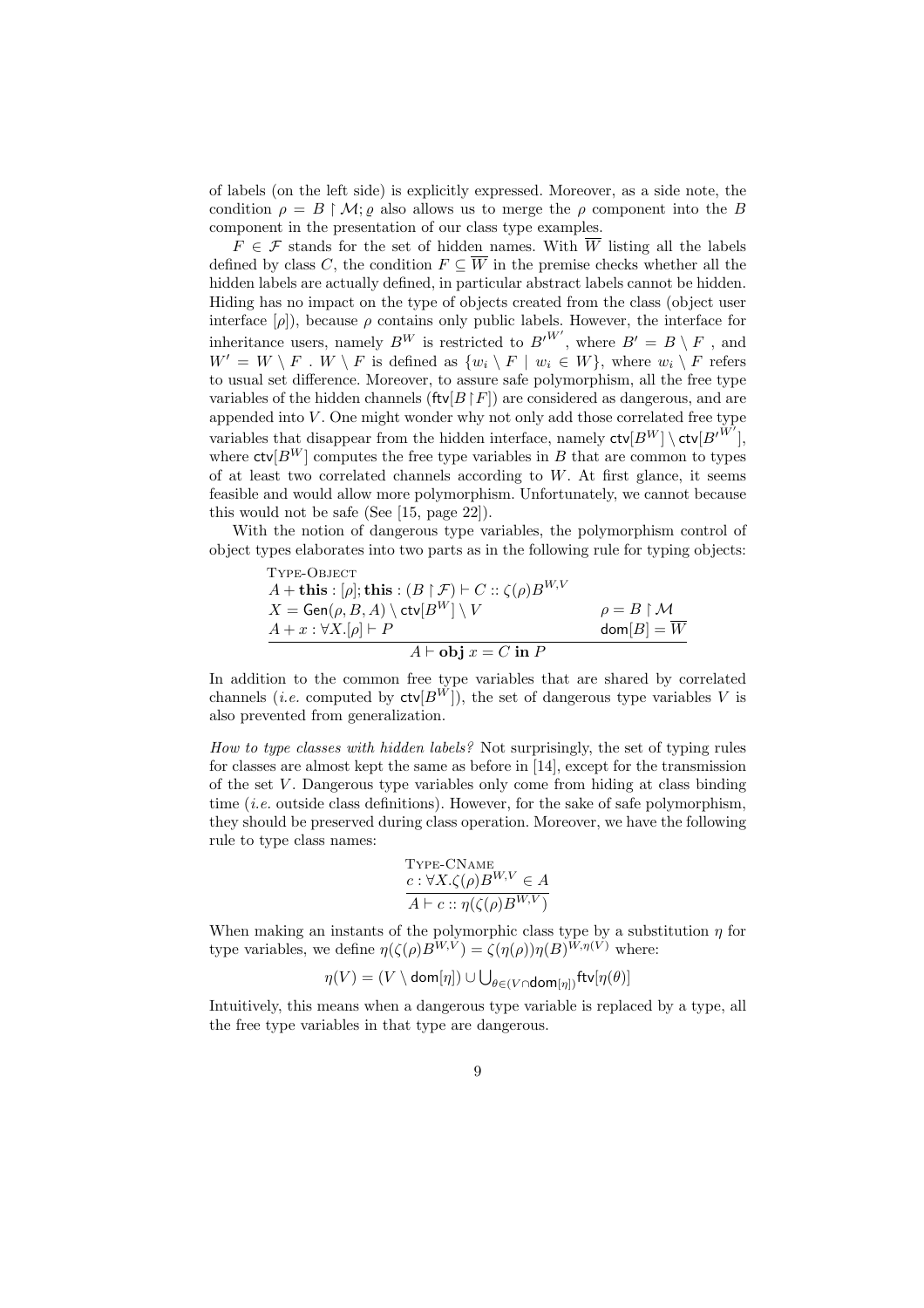# 5 Properties of the Type System

### 5.1 The type system is sound

One of the main goals of static typing is to exclude programs that will cause errors at runtime. Our type system is sound as stated in the following theorem.

**Theorem 1 (Soundness).** Let P be a process (with class definitions). If P is well-typed, then P evaluates to  $P_v$  (without class definitions), and  $P_v$  is not an error. Moreover, putting  $P_v$  in the chemical machine, the chemical reduction of the initial solution and all the successive ones never fail.

As can be seen from the theorem formulation, our class semantics includes "error rules" to model failed class evaluation. Thus, for instance, the type system guarantees: no unbound class names; no attempts to instantiate from abstract classes; etc.

Although standard is the type soundness, the proof technique is non-trivial. Briefly, the use of big-step evaluation semantics demands to type evaluation environments polymorphically. Moreover, the impact of hiding on semantics and on type system differ significantly  $-i.e.$   $\alpha$ -conversion against erasing. To bridge the gap, we introduce the new notion of revealing, which intuitively reflects the reverse idea of hiding. Technically, revealing is expressed as an ordinary, specific, typing rule, but not as a subtyping relation. In addition, checking against the set of dangerous type variables in class types also plays an important role.

#### 5.2 Our hiding is "hiding"

Besides the basic soundness property, the type system and the hiding semantics conform to what common sense suggests about hidden names. We argue informally in this section, through examples.

First, the type system rules out any inheritance that tries to access a hidden name, for example, in the following definitions:

class  $c_1 = a() \triangleright this.Ch()$  or  $Ch() \triangleright P$  hide  ${Ch}$ 

class  $d_1 = c_1$  or  $b() \triangleright this.Ch()$ 

Although channel Ch is defined in class  $c_1$ , it is hidden. Hence in the derived class  $d_1$ , Ch is not accessible. The type system will report a "unbound name" error when typing class  $d_1$ .

Moreover, once a name is hidden, it is reasonable to define an unrelated channel that happens to have the same name, such as the following code:

class  $c_2 = a(x) \triangleright \text{this}.\text{Ch}(x) \text{ or } \text{Ch}(i) \triangleright \text{out}.\text{print}\text{int}(i) \text{ hide } \{Ch\}$ 

class  $d_2 = c_2$  or  $Ch(s) \triangleright out.print\_string(s)$  or  $b(x) \triangleright this-Ch(x)$ .

Both classes  $c_2$  and  $d_2$  are well-typed despite the fact that the two definitions of label Ch have incompatible types and behaviors: one receives and prints an integer and the other receives and prints a string. In addition, our hiding semantics guarantees that late-binding is not applicable during the inheritance. Suppose o is an object of class  $d_2$ . Message  $\circ a(x)$  is actually consumed by calling the fresh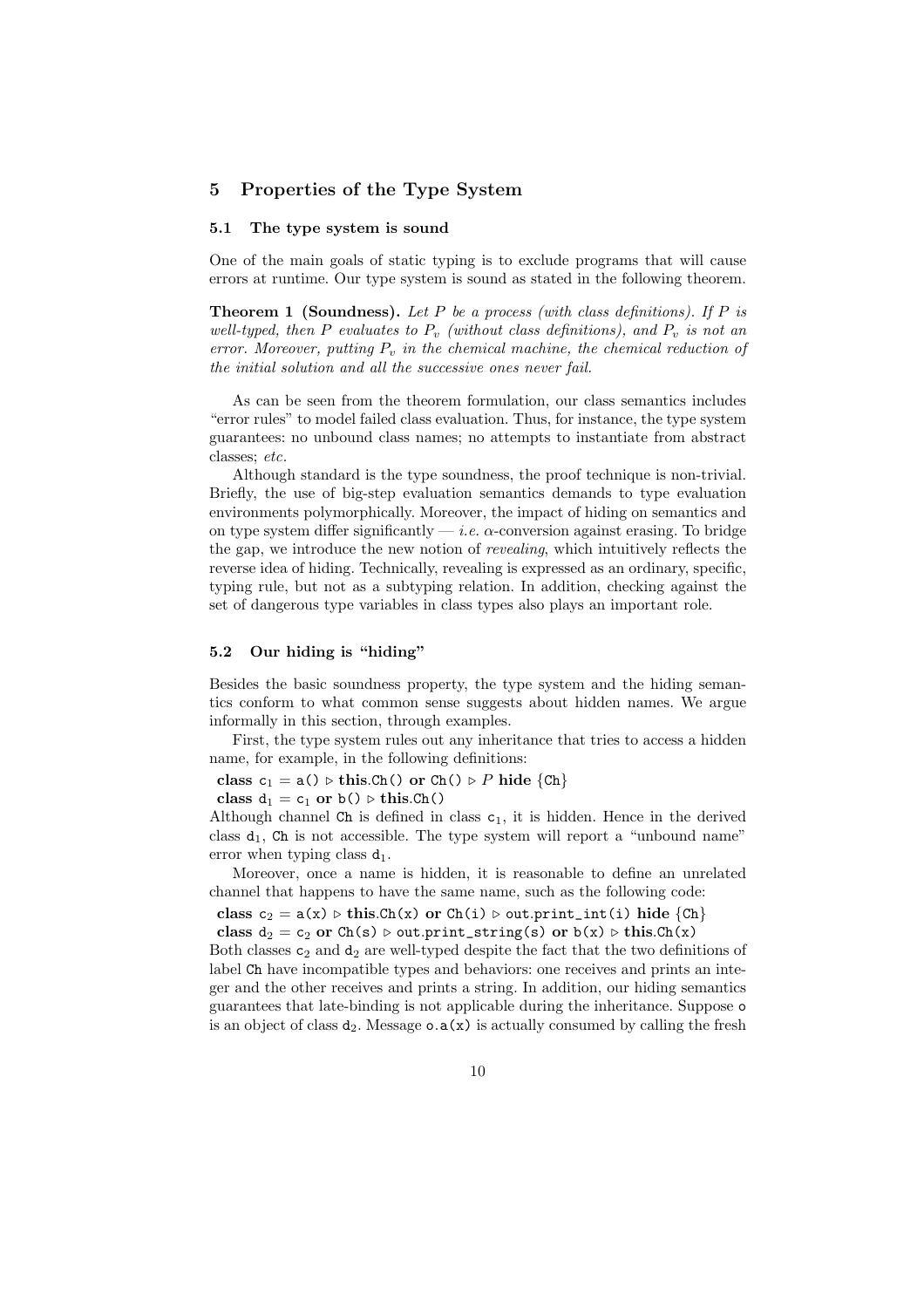name corresponding to the hidden Ch, which requires x be an integer, and will print out this integer. In comparison,  $\circ \cdot b(x)$  calls the newly defined channel Ch. which waits for a string argument x, and will print out this string.

Finally, the exact name of the hidden channel does not matter. For example, if we define a variant class for class  $c_2$  as follows:

 $\text{class } c'_2 = a(x) \triangleright \text{this}.A'(x) \text{ or } A'(i) \triangleright \text{out.print\_int}(i) \text{ hide } \{A'\}$ 

Then both  $c_2$  and  $c'_2$  are well-typed, and provide the same interfaces to their users. Replacing  $c_2$  by  $c'_2$  in the definition of class  $d_2$  makes no difference.

# 6 Related work

The idea of using join patterns for class synchronization abstraction in objectoriented programming is also followed by other language designers, such as the authors of polyphonic  $C^{\sharp}$  [1] and Join Java [13]. However, classes in those only support limited inheritance of Join abstractions. Fournet et al. study this problem based on a theoretical foundation in [11]. They extend the Join calculus with a class language, in which various operations are designed to support a variety of inheritance paradigms. Our previous work [14] improves their model by proposing a more expressive type system. This paper introduces further improvement from another angle. We enrich Fournet et al.'s calculus with information hiding. To draw a comparison, the model presented in this paper on one hand allows more precise and flexible visibility control of classes than in [11], on the other hand it allows more degree of type abstraction than in [14].

Our hiding mechanism is inspired by the design of its counterpart for sequential classes in OCaml, which is not described in its theoretical calculus [20] but is present in its real system. Briefly, in the sequential case, hiding amounts to freezing method names, while our extension additionaly performs a similar action on synchronizations policies defined by a class. From typing point of view, hiding method names in OCaml also amounts to removing the hidden names from class types. However, hiding in OCaml (and in MOBY [6]) is performed implicitely by specifying restricted class types. Given the sophisticated class types of our class language, such an option would not be convenient for concurrent classes. In particular, it seems impractical to deprive programmers from compiler help in figuring out the impact of hiding on synchronization and, above all, polymorphism. Thus, in contrast to OCaml, we provide an explicit class operator for hiding, and the type of the resulting class is inferred automatically.

Fisher and Reppy design a ML style module system to take care of the visibility control of classes in MOBY [6]. One significant difference between MOBY and our design is in the hiding of public members of a class. Such a difference originates in the problems between hiding public names and supporting advanced features, such as selftype (also known as mytype) and binary methods [3]. As observed by Rémy and Vouillon  $[20, 24]$ , and also by Fisher and Reppy  $[6]$ , these two aspects do not trivially get along without endangering type soundness. A simple solution to these problems is to support either. We choose to support the notion of selftype while limit hiding to private channels, as is the case with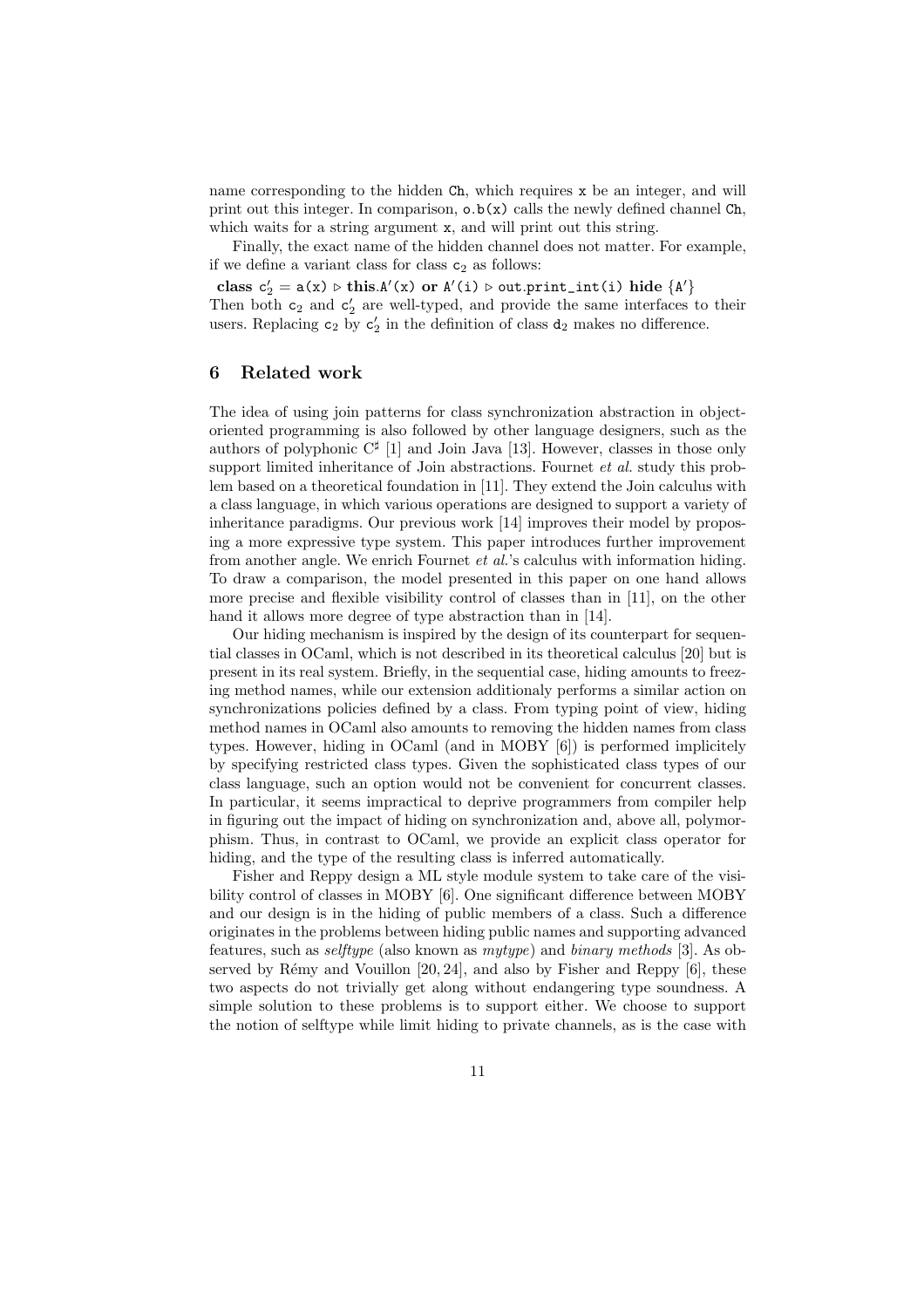OCaml. By contrast, Fisher and Reppy choose complete visibility control over selftype in MOBY. However, notice that Vouillon proposes a comprehensive solution [24]. All those works [6, 24] use Riecke-Stone style dictionaries [21] to capture the dynamic semantics of hiding. It is worth noticing that dictionaries, which basically are bindings from labels to labels, appear explicitely in these cited calculi, moreover also in the language of [24], thereby adding significant complexity. Compared with their approach, our semantics of hiding by  $\alpha$ -conversion is simpler, and sufficient for the purpose of hiding private names only.

# 7 Conclusion

We have extended the hiding mechanism from sequential to concurrent objectoriented settings. Along with the privacy mechanism, the hiding mechanism provides a flexible way to control class accessibility, both at object level and class level. We designed the hiding mechanism as an additional operation on classes. The semantics is formally defined by  $\alpha$ -converting hidden names to fresh names, which exploits the usage of the keyword this. We believe our semantics of hiding could also be easily adapted to formalize the corresponding mechanism in OCaml, and thus could be applied to the theoretical model of OCaml [20].

We also designed a type system in the tradition of ML to accompany the hiding operation. Hiding has been achieved by eliminating the hidden names from class types. However, wild elimination endangers safe polymorphism. As a solution, we equipped class types with a set of "dangerous variables" to recover some of the polymorphism impaired by hiding. We claim that types for hidden classes can be automatically inferred. Although lacking a formal treatment, we prototyped a type inferer to demonstrate the idea.

We proved the soundness of our type system, both at the class evaluation level and the chemical machine level, through non-trivial proof technique. Besides the standard soundness property, we informally argued that our mechanism deserves the name "hiding".

We have achieved significant improvements over the original design of Fournet et al. [11]: in [14] as regards the class system expressiveness, and in this paper as regards visibility control and simplification of runtime semantics. We claim that those improvements yield a calculus mature enough to act as the model of a fullscale implementation, which we plan as the integration of our class-based design into the JoCaml system [9]. We have not yet performed this extension, but rather wrote a prototype system from which we draw some precise implementation guidelines [15]. More precisely, we explain how to perform class operations in a separate compilation setting and how to implement message sending to objects over ordinary message sending in Join with a small additional price.

### References

1. N. Benton, L. Cardelli, and C. Fournet. Modern concurrency abstractions for  $C^{\sharp}$ . ACM Transactions on Programming Languages and Systems, 26(5):769–804, 2004.